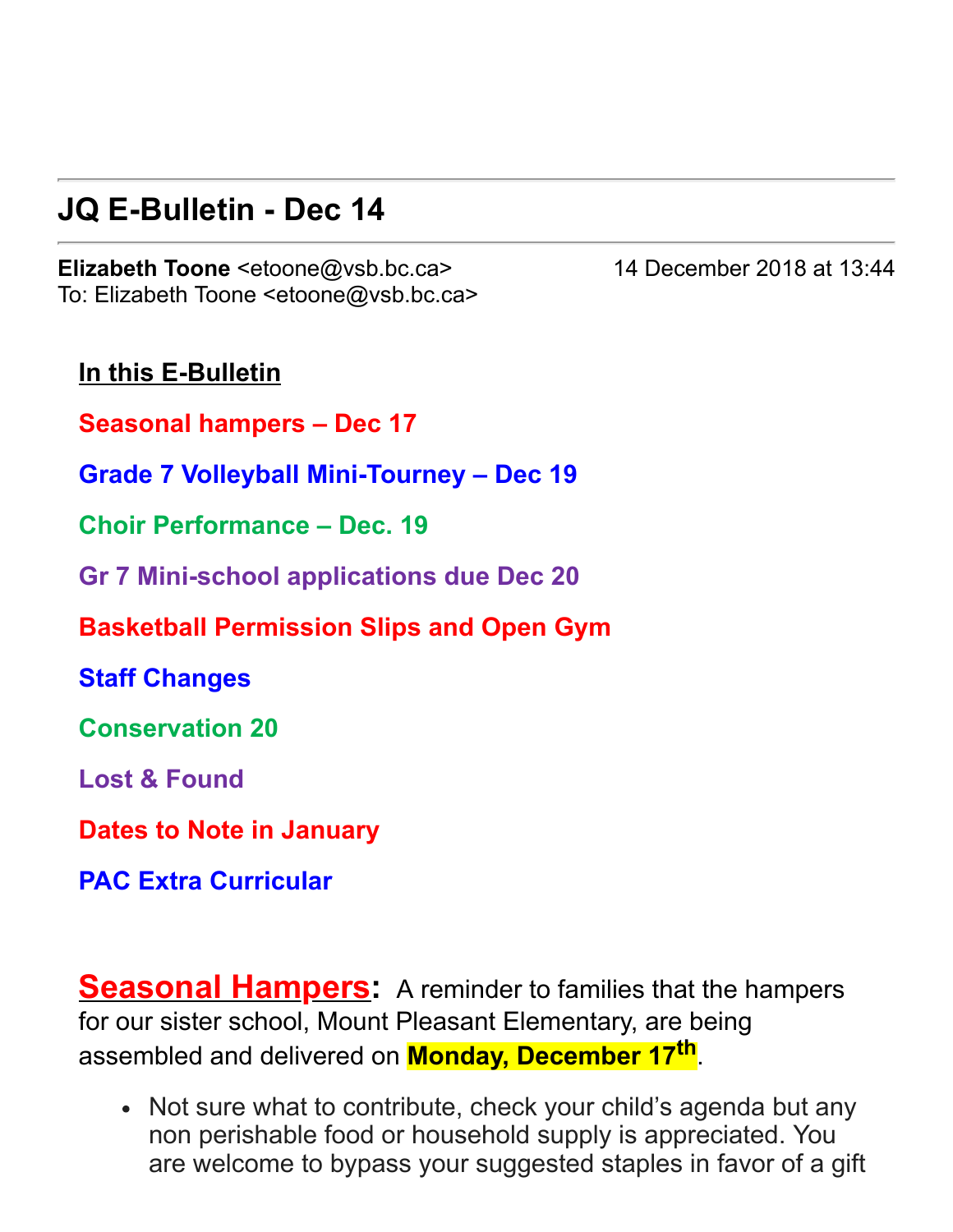for the family. Gifts for parents are appreciated too! Gift Certificates are particularly welcome. London Drugs, Superstore, and Walmart are particularly great as household and grocery items can be bought. Gently used items are welcome, however please ensure they are "like new" in condition. Great time to pass along your "regifts"!

- If you are able to volunteer assembling the hampers or with driving and delivery to Mount Pleasant, please let your class parent know. At least two volunteers per class are needed. Assembly will begin first thing at 9:00 am in the school gym and should be finished by 11:30 am when volunteer drivers can pick-up the hampers for delivery.
- **New this year**! We will be collecting hoodies and underwear for Covenant House. Gently used hoodies welcome! (underwear new). All adult sizes welcome and appreciated. Youth are aged from 1624. Queen Elizabeth Annex will be helping us out with this initiative. Thanks QEA! Box for the hoodies and underwear will be at the PAC table across from the office.
- Questions? Ask your class parents or wing PAC a note at: [http://jqpacexec@gmail.com](https://julesquesnelpac.us3.list-manage.com/track/click?u=a8e7c9494cc165c2c2cca7d75&id=ff0e575dc3&e=afa53965a6)

# **Grade 7 Girls Vs. Boys Volleyball Mini-Tourney: All**

members of this year's Grade 7 teams are invited to come out on **Wednesday, Dec. 19<sup>th</sup> after school from 3:15-4:00 pm for a fun** round-robin volleyball tournament. Family and friends are encouraged to come and support the teams!

**Choir Performance**: Last opportunity to enjoy festive sounds at the JQ choral celebration on: **Wednesday, December 19th at 7pm in the Byng Auditorium**. All JQ choirs will be singing and will also be joined by the QEA Choir. Entrance to Byng is off Crown Street, next to school playground. All welcome.

**Grade 7 Parents** A reminder that mini-school applications are due to the school your son/daughter is applying to by **Thursday, December 20th at 3 pm**. **No exceptions**.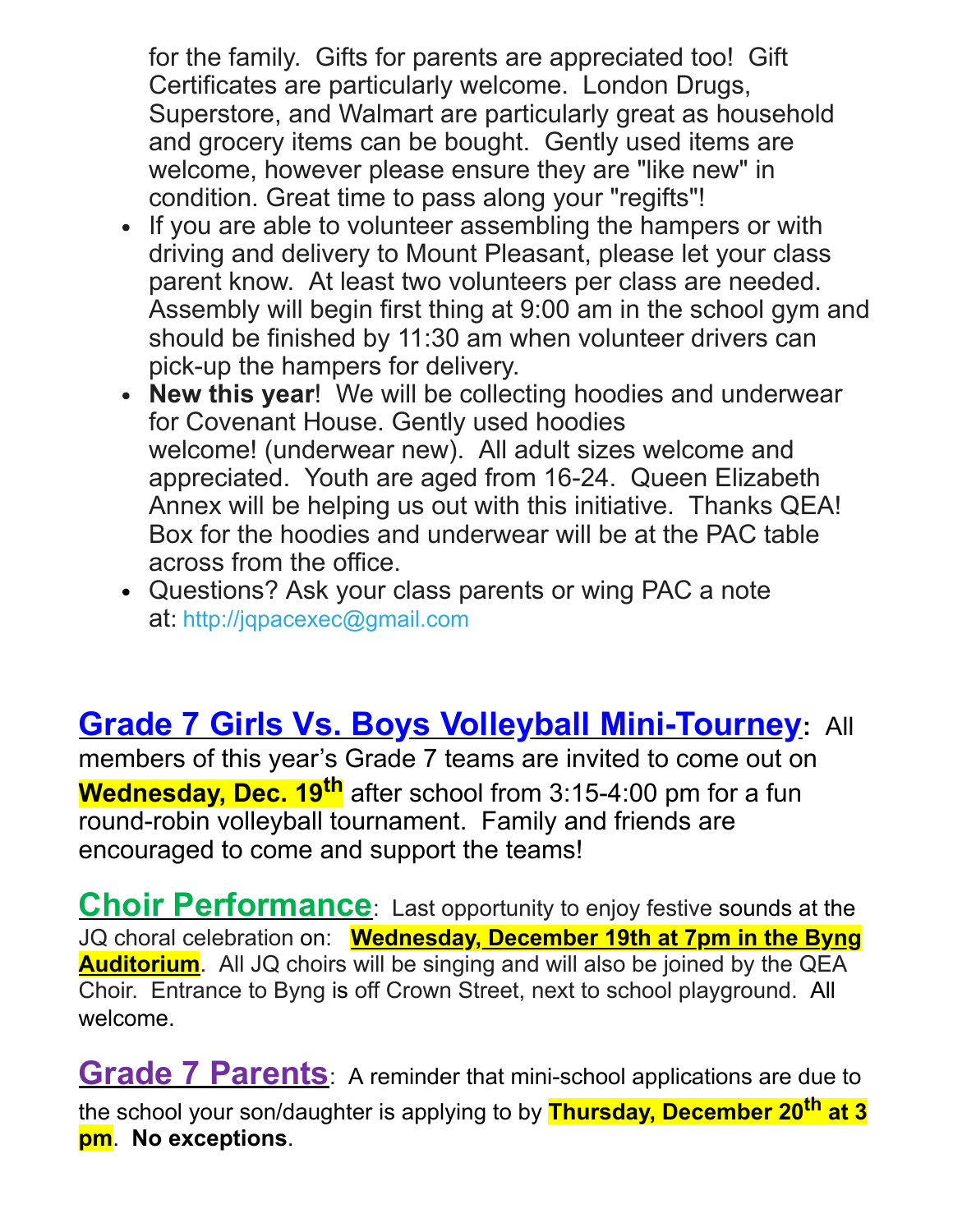You must **apply to each program** for which your child wishes to be considered. Registering for the test does not mean you are automatically registered in a program. Apply for each program **at the school** where the program resides. For further information, website link is: www.vsb.bc.ca/programs/mini-school-registration

#### **Basketball Permission Slips and Open Gym:**

Basketball permission slips for the 2019 season have gone home with Grade 6 and 7 students and are to be returned to Mme Julie before the break if possible. There will be three days of lunch-hour open gym this coming week – Tuesday, Wednesday, and Thursday. Students who are considering joining a team are welcome to join in on skills, 3-on-3, and 5-on-5 play on any or all of the three days. Permission slip also attached.

## **Staff Changes**:

- We would like to wish Judith Conibear, a district Speech Language Pathologist attached to our school, all the best on her retirement from the VSB and safe adventures ahead.
- · Our School Nurse, Audrey Williams RN, is moving to a new part-time position and will no longer be attached to Jules Quesnel. We also wish Audrey all the best in her next assignment.

**Conservation 20:** In order to conserve gas supplies this winter following the pipeline rupture in the Fall, the Vancouver School District is doing its part to conserve natural gas use. School thermostats are set at 20 degrees Celsius in order to help reduce natural gas use. On colder days, it is suggested that students dress warmly. Families and staff interested in **Conservation 20** and ways to reduce their own gas consumption and lessen the demand on supplies, can visit: [www.fortisbc.com/reduceyouruse](http://www.fortisbc.com/reduceyouruse) for more information.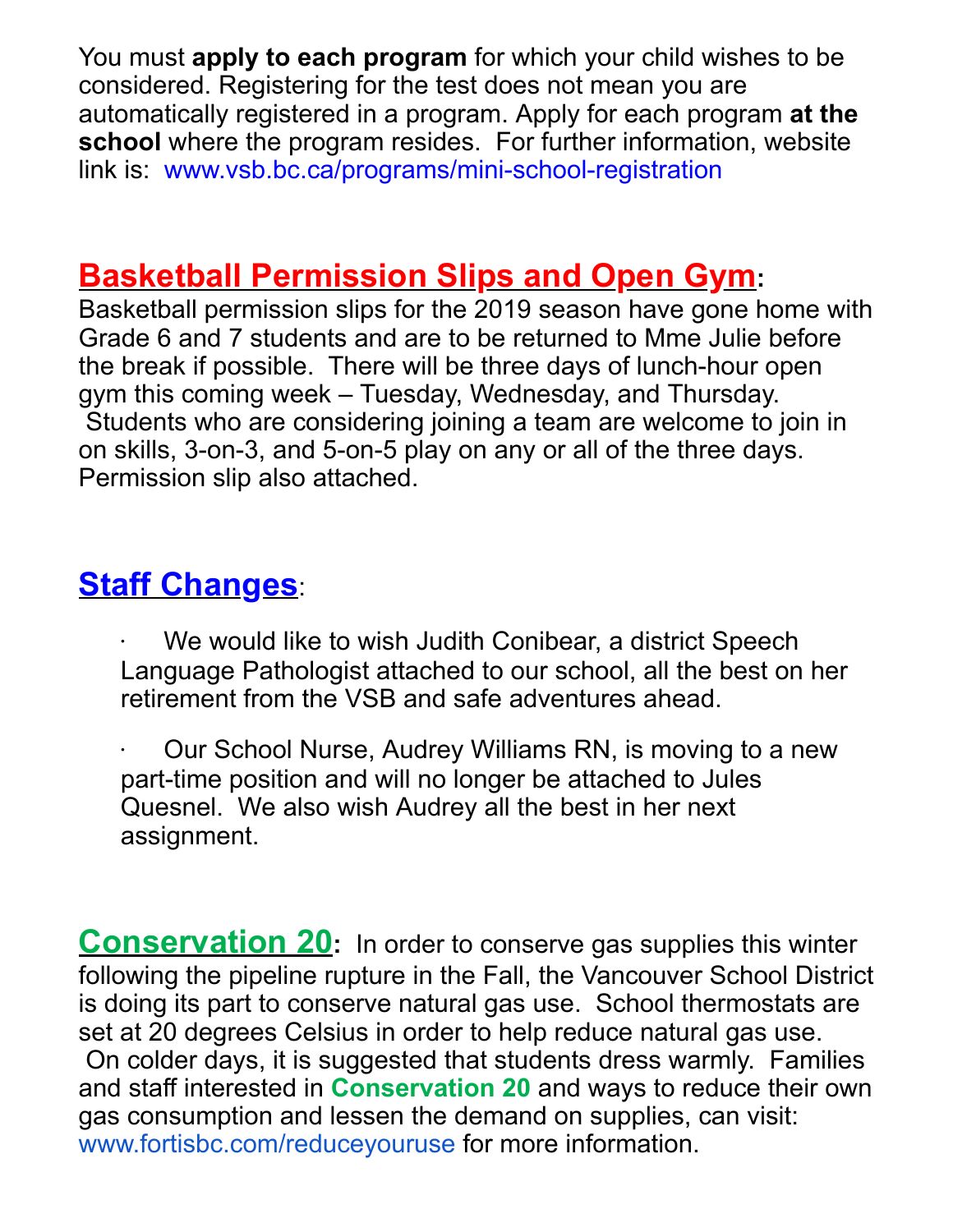**Lost & Found – Please check:** Our Lost & Found is overflowing with winter jackets, fleeces, lunch bags, etc. Please check for any missing items **next week** as a parent has kindly volunteered to organize all unclaimed items and donate to a shelter before the end of this term. Thank you.

# **Dates to Note in January**

School resumes after the winter break on **Monday, January 7 th** .

Information Evening for new kindergarten families on **Thursday, January 10 th at 7:00 pm.**

Curriculum Implementation Day: **Monday, January 25 th** – no school for students.

Mid-term student reports to be sent home between **January 17<sup>th</sup> and February 1 st** .

**PAC Extra-Curricular:** A new round of extra-curricular programs have been organized by PAC and details are available on the PAC website: [jqpac.com](http://jqpac.com/) - Extra [Curricular](https://jqpac.com/programs/extra-curricular/).

To those families who are leaving early for the winter break, we wish you safe travelling and a restful holiday season. If you have not already done so, please let the office know if your child will be absent next week or the first week of January. Thank you. Safe arrival line is: 604-713-5159, ext. 39.

This email was sent by **Claudette Alain [calain@vsb.bc.ca](mailto:calain@vsb.bc.ca)** to you because you are subscribed to receive information regarding the Vancouver School Board and/or **École Jules Quesnel**. If you no longer wish to receive emails regarding the Vancouver School Board and/or École Jules Quesnel, please email **[unsubscribe](mailto:unsubscribe-jqu@vsb.bc.ca)**